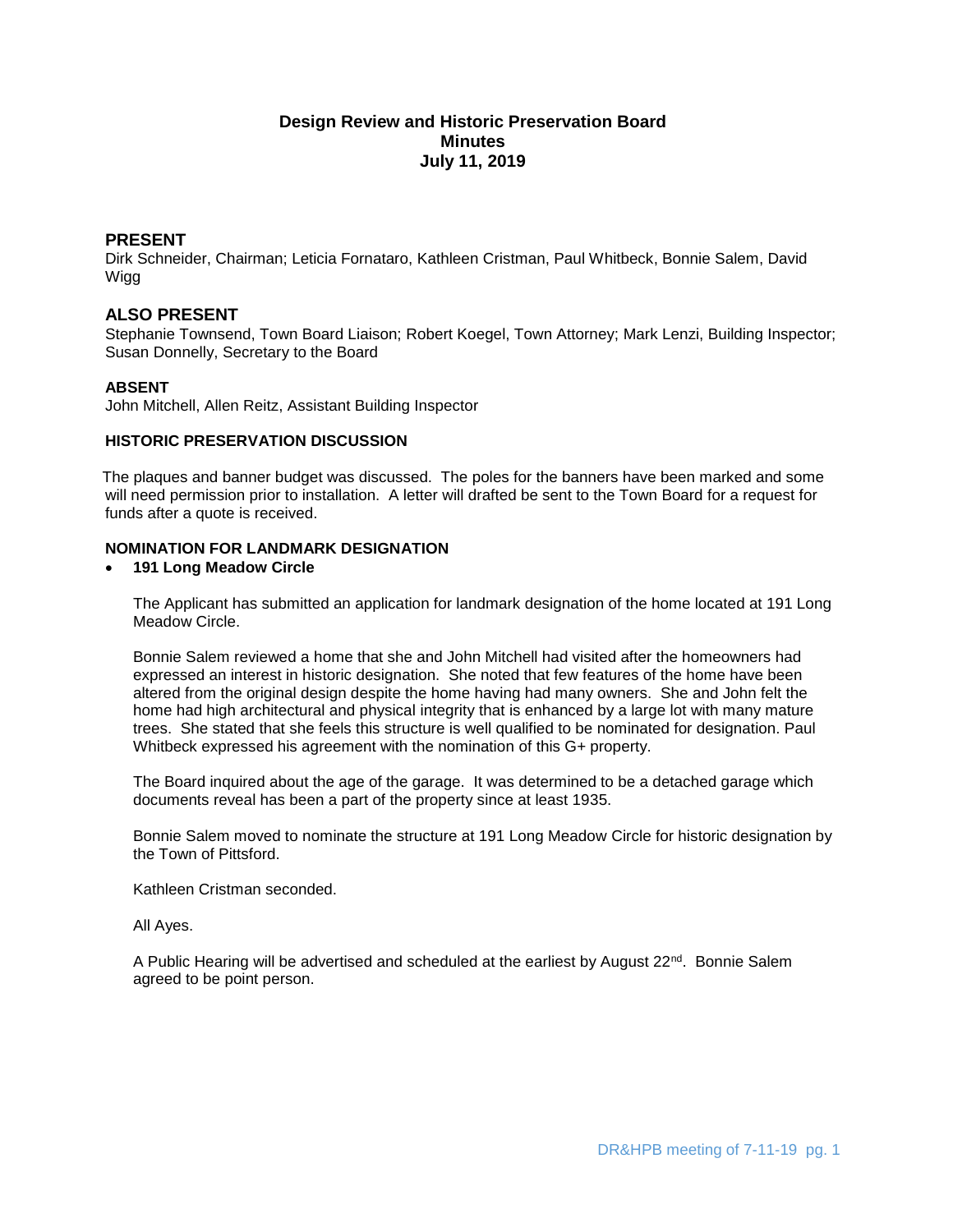## **RESIDENTIAL APPLICATION FOR REVIEW**

#### **3326 Clover Street**

The Applicant is requesting design review for a second story addition. The addition will be approximately 1026 sq. ft. and will be located on the south section of the home.

Tim O'Brien was present to discuss this application with the Board. Mr. O'Brien discussed that this home is set back from the road with no other nearby neighbors. The intent is to blend the new products with the existing.

Paul Whitbeck moved to approve the application as submitted.

Dirk Schneider seconded.

All Ayes.

#### **17 Coventry Ridge**

The Applicant is requesting design review for a new single-family one story home. The new home will be approximately 2,232 sq. ft. and will be located in the Coventry Ridge subdivision.

Steve Maynard was present to discuss the application with the Board.

Mr. Maynard discussed that this home is ranch style with siding and cultured stone.

Bonnie Salem moved to approve the application as submitted.

Leticia Fornataro seconded.

All Ayes.

### **COMMERCIAL APPLICATION FOR REVIEW**

#### **3122 Monroe Avenue - Walgreens**

The Applicant is requesting design review for the addition of a new business identification sign.

Jim Columbo of Skylight Signs was present.

This application is for the sign on the building only. It will be white with the Walgreens logo in red.

Dirk Schneider expressed some concern about the multitude of colors on the building.

Dirk Schneider moved to approve the sign on the building located at 3122 Monroe Avenue as submitted.

David Wigg seconded.

All Ayes.